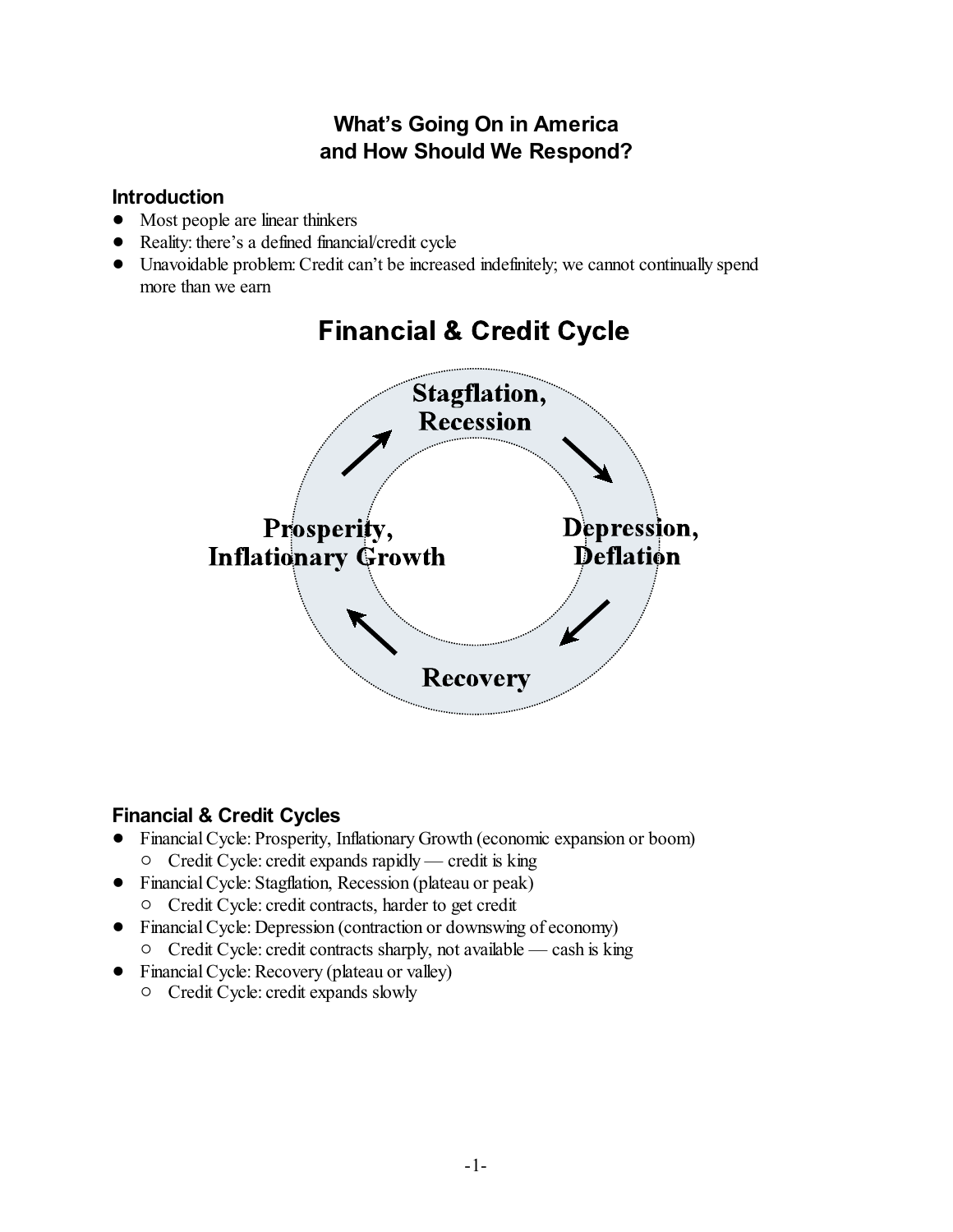

#### **Jubilee**

- Leviticus 25, declare year of Jubilee every 50 years
	- $\circ$  all debt was to be cancelled or forgiven
	- $\circ$  all Israelites who had become slaves or hired workers were to go free
	- <sup>o</sup> all property was to be given back to the original owners
- ! Jubilee is a reset
- Problem
	- $\circ$  If we're unwilling to reset our economy voluntarily, will experience an unplanned Jubilee
	- $\circ$  Decline doesn't stop until all effects of accumulated debt are purged from the economy
- "Wealth transfer"
	- Pr 13:22, "a sinner's wealth is stored up for the righteous."
		- "sinner" (Heb): one who misses the mark, goes wrong, forfeits, sins
			- **E** someone who doesn't do what they're supposed to do, doesn't follow acceptable practices or act according to appropriate standards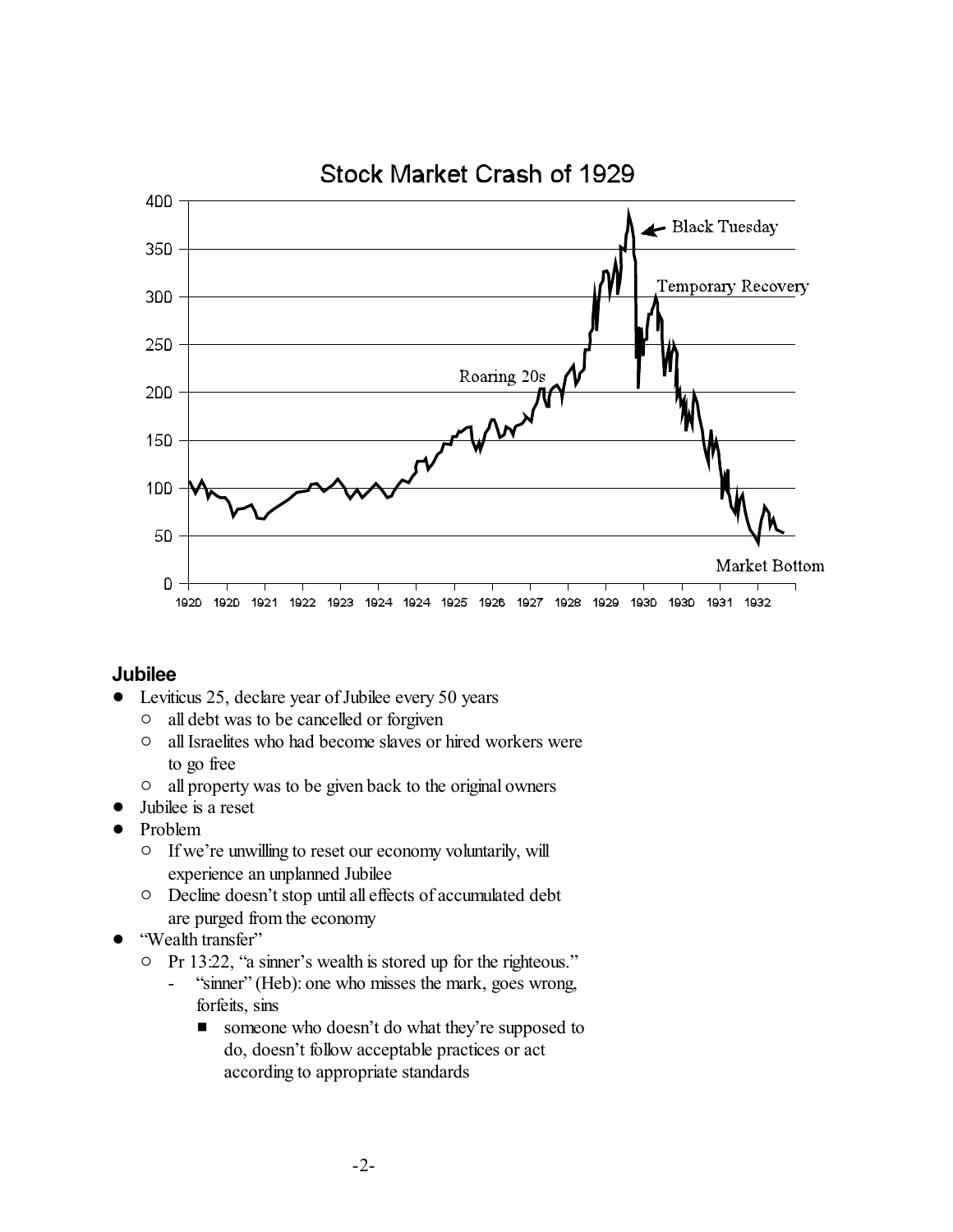- "wealth" (Heb): strength, efficiency, wealth, ability
	- $\blacksquare$  what they own or gives them ability to produce
- "righteous" (Heb): just, righteous, innocent
	- $\blacksquare$  those who act according to a just standard
- $\circ$  Ps 37:21 (ESV), "The wicked borrows but does not pay back, but the righteous is generous and gives."
- $\circ$  Reexamine Pr 13:22: the wealth of the one who borrows and does not pay back (wicked) is stored up for the one who has surplus and gives generously (righteous)
- $\circ$  In the 1930s
	- People who were in debt before the crash lost everything: property foreclosed, equipment repossessed
	- People who were not in debt and had surplus cash were able to purchase these items at greatly reduced prices, especially if they waited until the economy bottomed out and prices stopped dropping
	- most people lost everything, but many thrived, some became multi-millionaires
- <sup>o</sup> "Wealth transfer" is about people who are financially wise being able to thrive in an economy that destroys people who are in debt

#### **Strategy**

- Long term strategy
	- $\circ$  Live below your income, lower your cost of living
		- tithe (firstfruits: pre-deduction, gross income)
		- offering, generosity
		- savings
		- investment, multiplying growth
		- living costs and spending
	- $\circ$  Eliminate all debt, including mortgage
		- Add savings and investment allotments to your payments
		- Fiercely protect tithe and offering allocations
	- <sup>o</sup> Don't borrow for depreciating assets; pay cash
- Defensive or survival strategy (wealth preservation)
	- $\circ$  Realize: you don't own what you're still paying for
	- $\circ$  Liquidate non-essential assets with large balances due
	- $\circ$  Eliminate all personal debt, including mortgage
	- $\circ$  If you still owe large percentage of your home's mortgage, consider selling and renting until market begins to recover (a few years)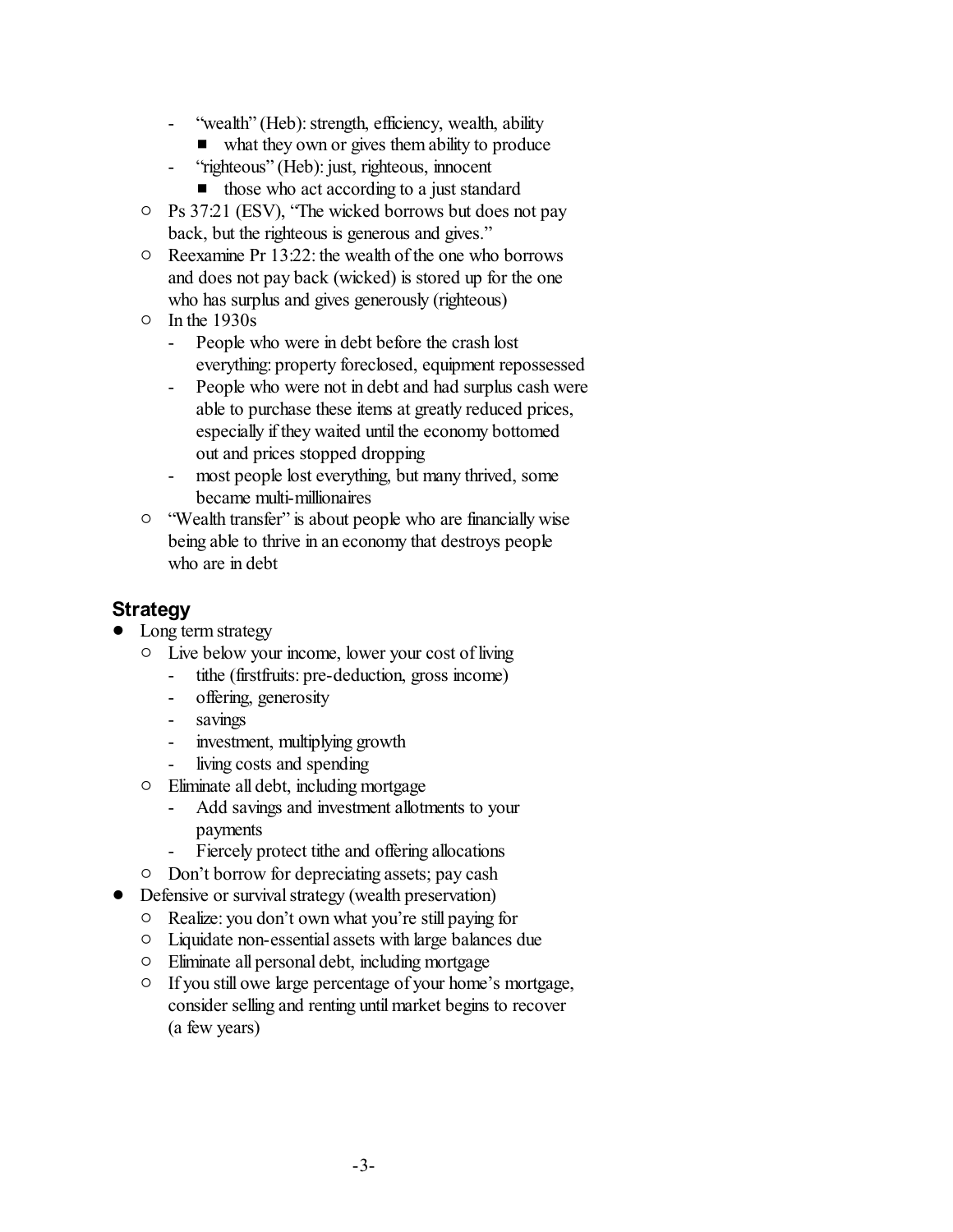### **Part 2 — Proper Response**

- ! Extremely difficult times ahead for America, but God's preparing us now so we'll not only survive those difficulties, but thrive and be able to help others whose worlds are falling apart
- The cause: the spiritual and moral decay among American **Christians**
- The good news is this: Judgment doesn't have to happen and it won't if we respond properly
- ! The dilemma
	- $\circ$  Ro 7:15-18, "<sup>15</sup> I do not understand what I do. For what I want to do I do not do, but what I hate I do. <sup>16</sup> And if I do what I do not want to do, I agree that the law is good.  $17$  As it is, it is no longer I myself who do it, but it is sin living in me. <sup>18</sup> I know that nothing good lives in me, that is, in my [flesh/*sarx*]."
	- $\circ \quad v \, 20$ , "Now if I do what I do not want to do, it is no longer I who do it, but it is sin living in me that does it."
	- $\circ$  Sin is still in our flesh
- ! Every one of us as Christians still has a flesh, a worldly mindset; we still think like the world
- ! We must change the way we think; i.e., repent
	- $\circ$  We're children of Almighty God
	- $\circ$  Holy Spirit within us is greater than the god of this age, Satan
	- $\circ$  Jesus the man is our prototype, the firstborn of many
	- $\circ$  Jesus as a man served Father in every respect until his work on earth was finished
	- $\circ$  Jesus as a man received all authority in heaven & earth
	- $\circ$  Jesus as a man exercised authority over evil spiritual beings
	- $\circ$  He is the pattern we're to follow
- ! We must aggressively transformour minds; reprogram our thinking
	- $\circ$  We must see ourselves as Christians little Christs becoming just as effective as Jesus Christ the man
	- $\circ$  We must use the authority he gave us against evil spirits
	- $\circ$  We must stand firm in the faith, fight the good fight and finish the race
	- $\circ$  We must be salt preserving goodness and righteousness in the world by destroying the corruption of evil
	- $\circ$  We must be light, exposing everything that opposes God, showing it for what it really is
	- $\circ$  We cannot remain indifferent because we're engaged in an allout war between kingdoms
	- $\circ$  We cannot remain passive because we're Christ's ambassadors, the only representatives ofrighteousness in an unrighteous world